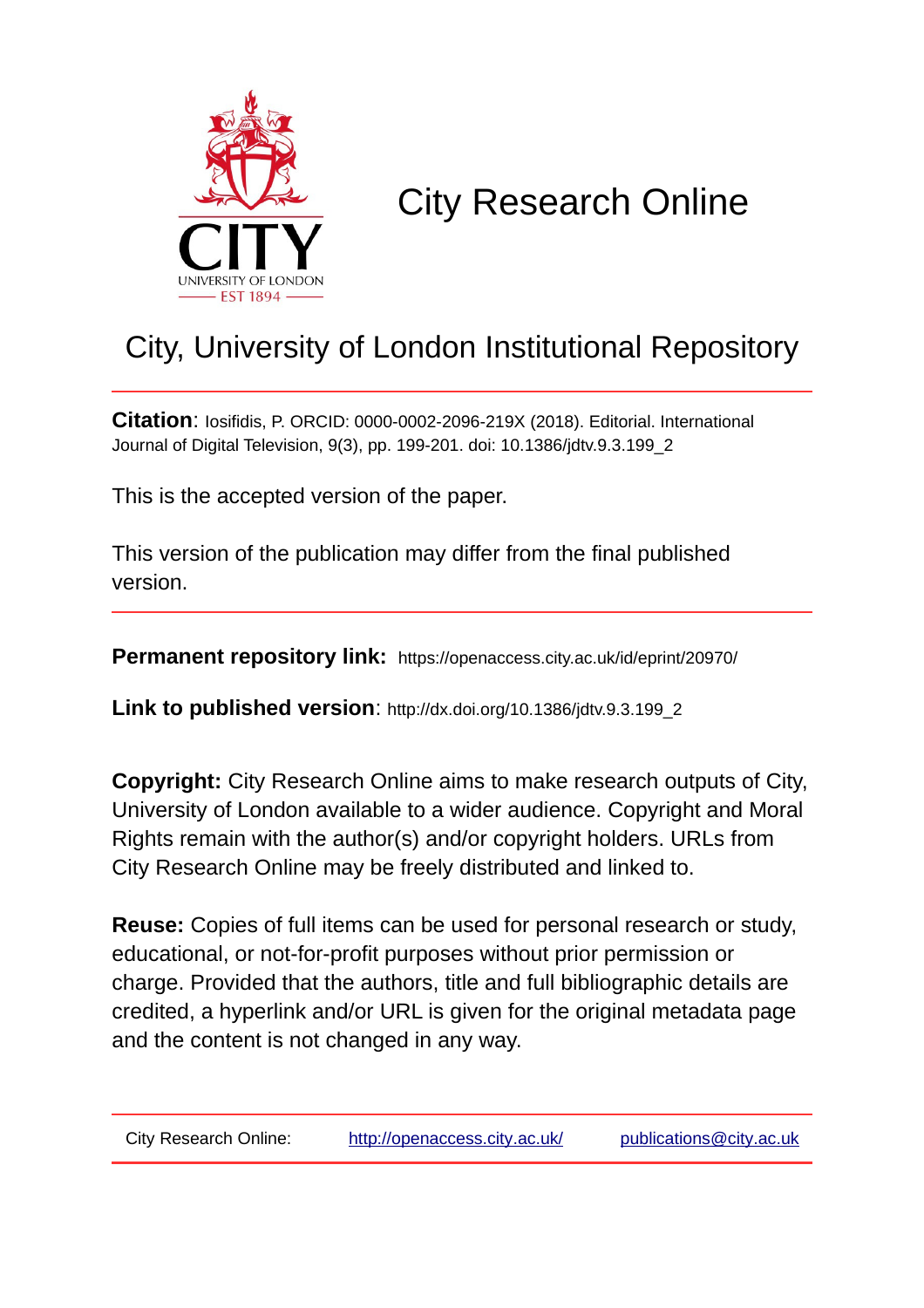## **International Journal of Digital Television (Issue 9.3; 2018)**

### **Petros Iosifidis**

#### **Editorial**

Welcome to issue 9.3, which is in fact the last issue of the *International Journal of Digital Television* under this title. Following extensive consultation with the Editorial Board Members it has been decided that the journal will be renamed *Journal of Digital Media and Policy* as of 2019 in order to reflect wider technological, market and socio-political changes on the global media scene. The renamed double-blind peer-reviewed journal will aim to analyse and explain the socio-cultural, political, economic and technological questions surrounding digital media and address the policy issues facing regulators globally. Content will be broad and varied, ranging from a mixture of critical work on technological, industry and regulatory convergence, to the emerging wider socio-cultural and political questions such as the application of online networks, the rise of cloud computing, and the internet of things.

Issue 9.3 hosts four articles and three book reviews. It kicks off with Gloria Dagnino's work 'Regulation and Co-Regulation of Product Placement for OTT SVODs: The Case of Netflix'. This article examines the policy practices used by tech giant Netflix, which is regarded as a global leader in subscription video-ondemand (SVOD), to disclose the presence, in its original contents, of product placement (PP) – that is the insertion of brands and products for promotional purposes. The author assesses Netflix's policies within the broader framework of the PP identification rules set for broadcast and Internet-based television by policymakers on both sides of the Atlantic: the US and the EU. Questions raised include whether Netflix has adhered to the requirements of the US and EU laws with regards to commercial communications. For instance, various stakeholders such as non-profit organisations, consumer advocacy groups and online communities of Netflix users have for some time been raising legal and ethical concerns over the extent and frequency of depictions of tobacco products in Netflix Originals. The piece concludes that the firm still falls short of adequately disclosing promotional insertions in Netflix Originals, the shows it commissions, produces and/or of which it is exclusive copyright owner. The article critically discusses the ways in which policy and ethical issues relating to Netflix and SVODs in general may be effectively addressed by fresh regulation (i.e. the upcoming amended Audiovisual Media Services Directive - AVMSD). In an era when streaming television has become commonplace, this valuable article calls for co-regulation as a feasible policy solution, and in particular the integration of the AVMSD-sanctioned rules, with a system of content descriptors implemented by over-the-top (OTT) television providers.

In her work titled 'Internet television at the local level: challenges in regulating online media' Aida Mantori Muntsant looks at media globalization with a local lens. The author acknowledges the economic significance of the current media landscape where big players provide content worldwide, but makes a strong case for the maintenance and support of broadcasters that cover local and/or regional issues. The article's objective is to highlight the phenomenon of Internet television at the local level and makes a case for regulating such services in a similar manner to local television channels. The Catalan case is given as a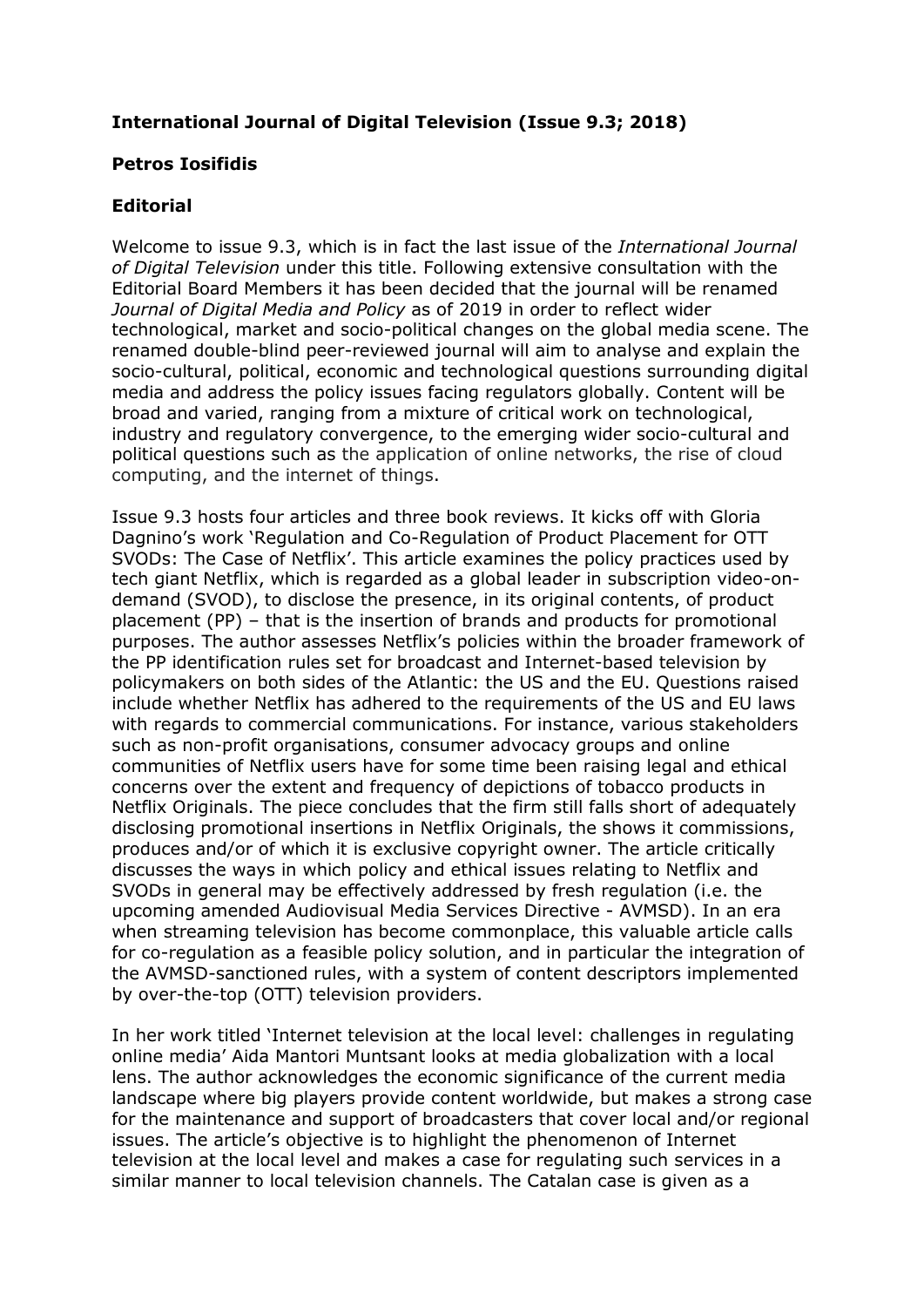representative example with a long tradition of local television services, where many broadcasters go online due to the lack of entry barriers to internet television market. The author argues that Digital Terrestrial Television (DTT) has allowed content to be easily transportable and adaptable to the online era, but the new digital space raises challenges as to how to regulate and maintain the quality of public service media providers. In a context of globalization, the author contends, there is a 'relocalization' of television in which online projects respond to the need for local and specific content in the digital environment, but these channels should be regulated and mechanisms be adopted to guarantee their independence. True, local channels provide decentralization to the television model, but they should be prepared to innovate and be at the cutting edge of technological advances in order to offer a diverse and quality output.

Using the PEST analysis, the third article by Lilia Raycheva titled 'The Digital Notion of the Citizen-Centered Media Ecosystem' examines the political, economic, social, and technological aspects of the pros and cons in the media and communication landscape, based on practices and policies in a small Balkan state: Bulgaria. The author addresses important nation-wide questions, such as: Has there been a strong political and regulatory commitment to the fundamental values when developing new trajectories in the domains of technology, business and governance? Does the transformation of the business models meet Bulgarian customers' expectations for personalized interaction at all points of their consumer experience? Does the scaling up of citizen-centered technologies create serious societal challenges alongside opportunities for human progress? What is the overall impact of the technological developments on the Bulgarian society? Not surprisingly, the work comes up with mixed responses to these questions: 'in spite of positive developments, there is still no solid foundation in the country on which to test journalist's maturity and professionalism in providing informed choice to the voters'; although a diverse media environment has been formed, it has a serious deficiency in self-regulatory reflexes'; and 'the media world still cannot effectively implement pluralism as a major sign of journalistic independence'. The author highlights the importance of media and information literacy programs and initiatives on behalf of the government in order to effectively address the above issues. She also opts for the provision of high speed access to advanced public services and diverse multimedia content for work, training and entertainment.

The fourth and final article in this issue by Marta Albújar Villarrubia titled 'Don't Touch my Megahertz! Planning the Second Dividend in Spain Amid the Battle between Telecoms, OTTs and DTT Players', reviews the current European legislation and the Spanish government's plans for the implementation of the Second Digital Dividend in Spain. In this context, the work attempts to compare the spectrum optimization process in Spain with other European states and assess the technical, socio-cultural, political and economic consequences of the entire process for the Spanish audiovisual services and the various stakeholders. The findings are striking, for the Spanish plans for clearing the 700 MHz band are still undefined, whereas the cross-border coordination with neighbouring countries is insufficient. This lack of planning contrasts with some other European countries' level of definition and plans in proceeding towards the forthcoming release. The 700 MHz band will be auctioned in 2019, but it is yet to be decided where the funds will be directed. There are voices calling for these monies to be used to compensate the DTT players for the extra costs of